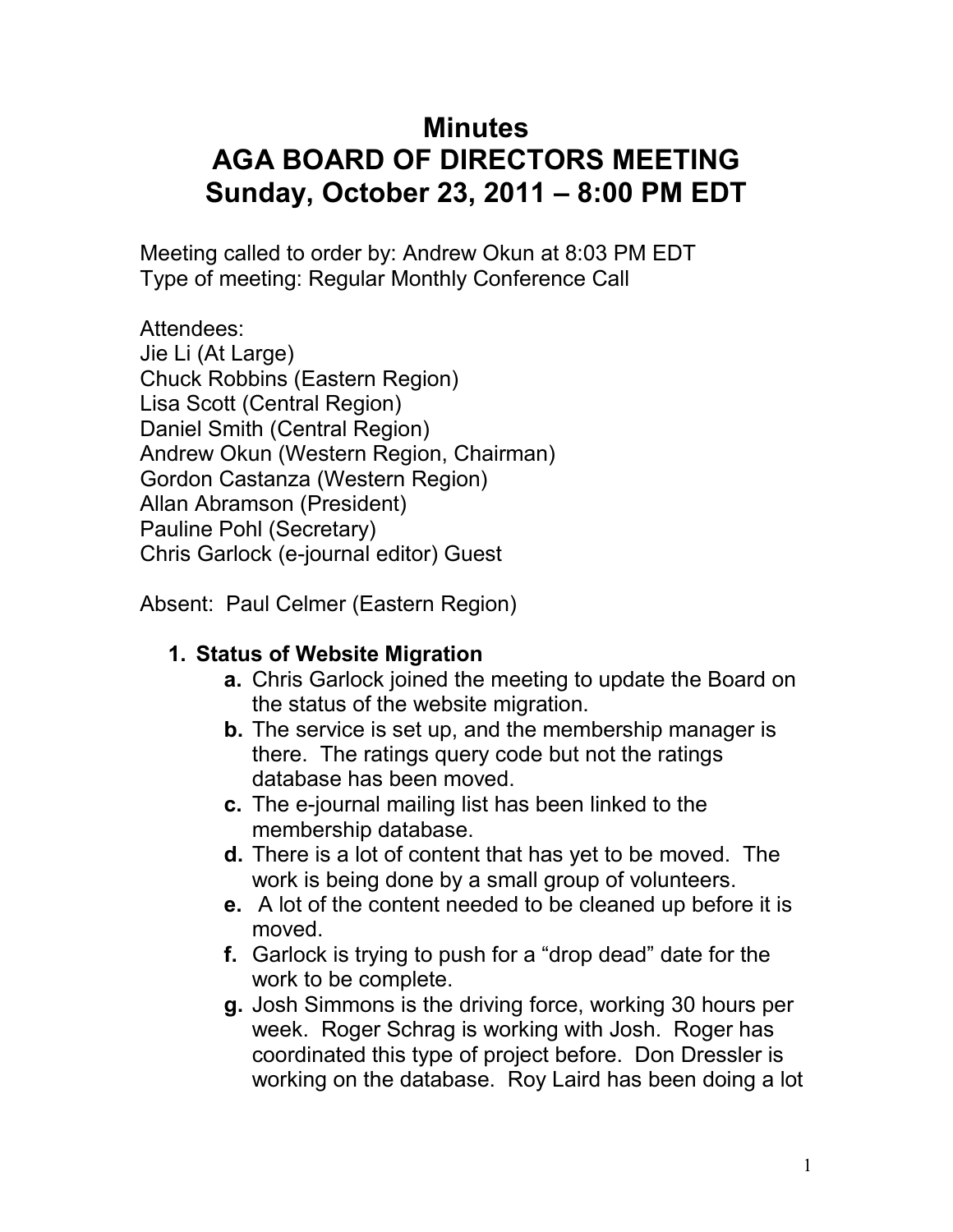of the migration work. There are a number of other people doing pieces of the work.

- **h.** Garlock is trying to balance between getting all of the key parts finished correctly and getting online quickly.
- **i.** Garlock said the workers have suggested December 1 may be a realistic date for a launch.
- **j.** Garlock said Josh Simmons has asked for some of the ejournal writers to help edit the website content.

## **2. Approval of August 4, 2011 minutes**

**a.** Castanza made a motion to approve the minutes. Daniel Smith seconded the motion. The minutes were approved unanimously.

## **3. Approval of September 25, 2011 minutes**

- **a.** Jie Li has some corrections to the September 25 minutes, and asked to delay approval until after he can send those through e-mail later this week.
- **b.** Castanza made a motion to table the approval of the minutes. Robbins seconded the motion. The motion passed unanimously.

## **4. Call for additional agenda items and new business**

**a.** Abramson will update the Board on the Korean Tournament, the Volunteer Coordinator Position, and the Treasurer transition.

## **5. President's Report**

### **a. Board members report on renewal calls to chapters**

- **i.** Abramson asked the Board to report on their phone calls to chapters.
- **ii.** Scott and Smith put together a list of more than a hundred chapters from the Central region and are slogging through it.
- **iii.** Smith said he called an expired chapter representative in Montana, and he said he hadn't thought about the AGA in ten years. Smith said the Board should contact chapter representatives more than once per decade.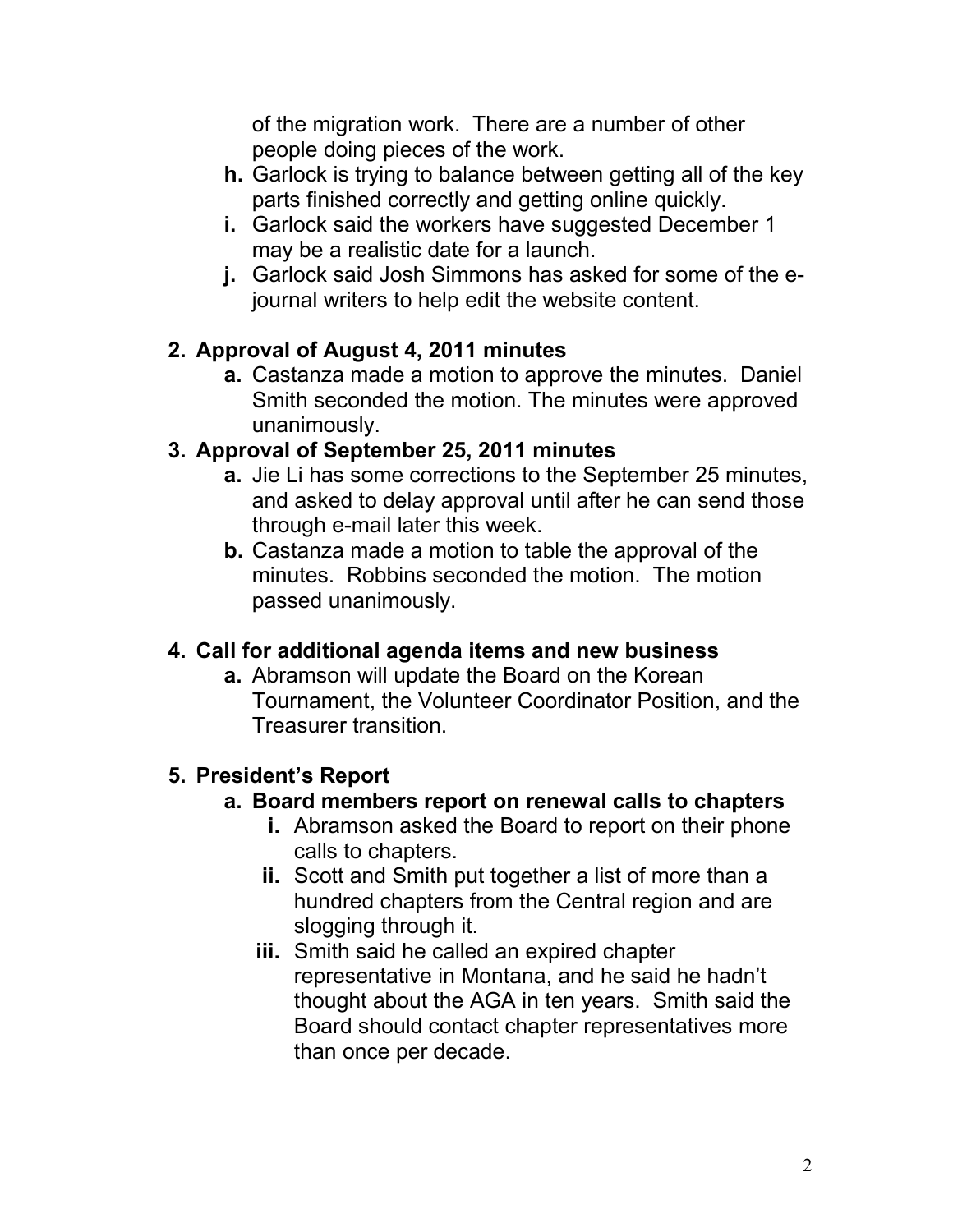- **iv.** Scott said she has had several successful phone calls, but each one takes about a half hour, so it will take some time to get through the list.
- **v.** Robbins said he has not had a chance to contact anyone on the east coast and he doubts that Celmer has started yet.
- **vi.** Okun said he has not started his phone calls yet.

### **b. Status of website migration**

**i.** Done at the beginning when Garlock was on the phone.

## **c. Status of membership database payment**

- **i.** Abramson said he hasn't seen an invoice.
- **ii.** Scott said there has been a miscommunication between Andrew and Abramson.
- **iii.** Robbins said it should be simple to write what work was done on an invoice.

### **6. Discussion of Overall AGA Goals from now until the North Carolina Congress**

- **a.** The priorities that have been suggested are:
	- **i.** Rank Certification
	- **ii.** Professional System
	- **iii.** Improving the AGA member experience in an assortment of ways
	- **iv.** Fundraising and Sponsorship money
	- **v.** Using new methods to market Go and increase membership
- **b.** Abramson said the problem with all of these initiatives has always been a lack of resources.
- **c.** Chris Kirschner has been working on the rank certificates.
- **d.** Okun has been working on the professional system.
- **e.** On the member experience improvement, it is definitely a case of limited resources, so we need to prioritize and start working methodically.
- **f.** Abramson said he might ask Sam Zimmerman to help analyze the membership data, because he has done this sort of thing before. Zimmerman knows the questions to ask.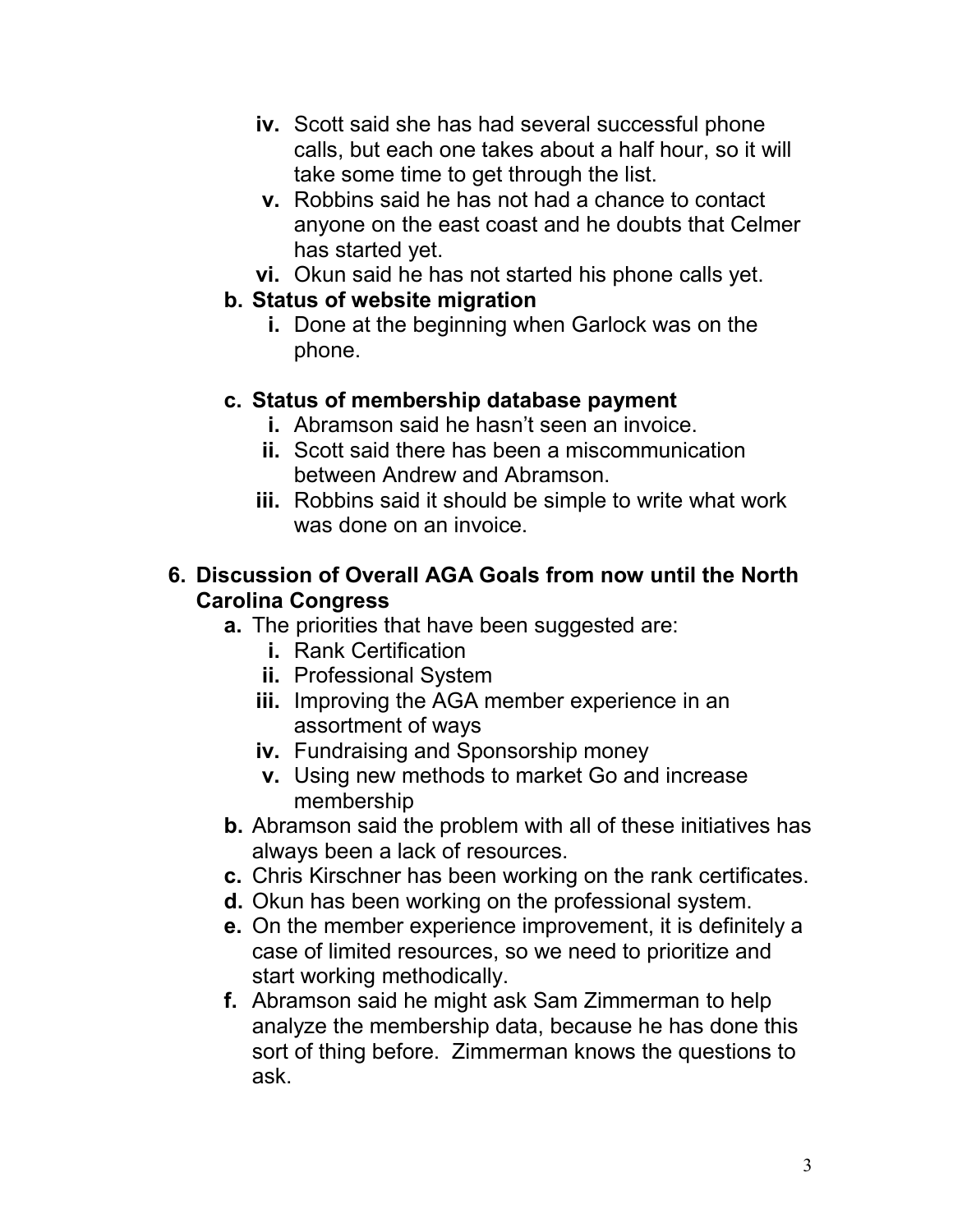- **g.** Abramson said he would like to add to the list the initiative that the Board members try to increase membership through outreach to chapters.
- **h.** Abramson would also like to add some significant fundraising success this year. The fundraising committee has had some good ideas, but not a lot of money has come in yet.
- **i.** Okun said the fundraising initiative has been launched, but it could be added as a continuing priority for the year.
- **j.** Scott said an idea that has been raised through her phone calls with chapter organizers is that the AGA needs to market itself. One member suggested using meetup.com to host a group in three different areas during a month in a trial basis. You can use the website to market to people with interest in Anime, Asian culture, strategy games, etc. to try to attract new members to clubs.
- **k.** Abramson said he would like to have a national day of go sometime this spring.
- **l.** Okun asked if the Board wants to formalize the list of priorities for the coming year.
- **m.** Smith said we should select a few to start with so we can focus.
- **n.** Okun said the professional system is a high priority as is the rank certification.
- **o.** Scott said we should pick a few for now and some others to start six months out.
- **p.** Abramson, Scott and Smith are going to work to come up with some top priorities to improve the AGA member experience.
- **q.** Castanza said what we are talking about is a germ of a strategic plan. It would be nice to start formalizing that so we can show the membership that we are working on these issues and have people working on them.
- **r.** Scott asked if we can add a strategic plan to our list of priorities.
- **s.** Castanza said when he gets the minutes of this meeting, he will start plugging these initiatives into an outline of a strategic plan and he will circulate it among the Board.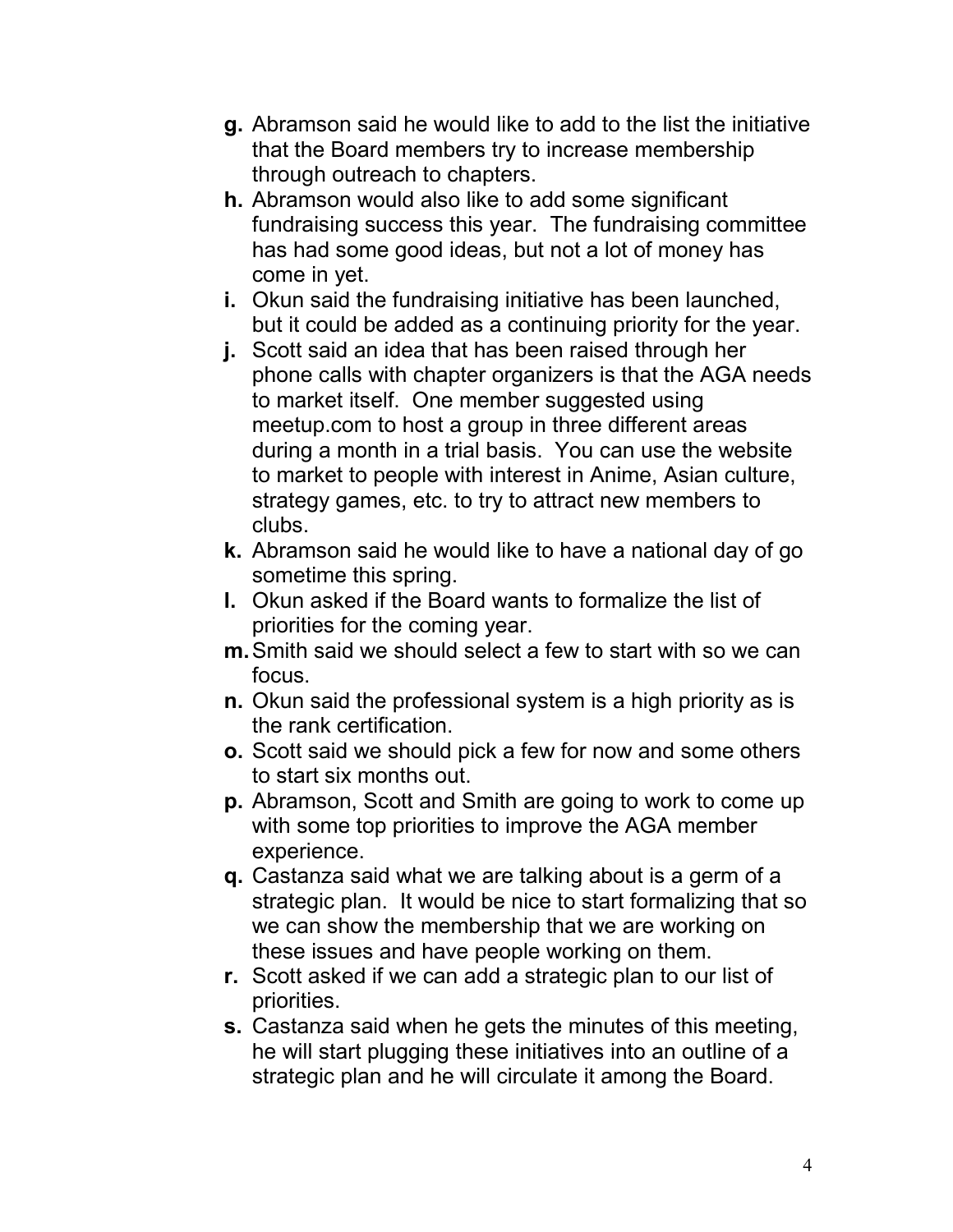- **t.** Okun said that is great, but we need to keep moving ahead on the initiatives, and we don't want to pause for the strategic plan to be completed.
- **u.** Okun said continuing to work on membership is a priority, but what specifically needs to be done? Abramson said doing what we have always done isn't enough. We need to do more to get ahead through marketing and trying new ideas. We need to try activities in different areas of the country and through marketing. We might try using Facebook or LinkedIn to grow the organization.
- **v.** Okun said he is working with Chris Garlock to get a Facebook page set up for the AGA.
- **w.** Scott made a motion that we set the five items above as goals to accomplish over the next year. Smith seconded the motion. The motion passed unanimously. The goals will be:
	- **i.** Rank Certification
	- **ii.** Professional System
	- **iii.** Improving the AGA member experience in an assortment of ways
	- **iv.** Fundraising and Sponsorship money
	- **v.** Using new methods to market Go and increase membership

## **7. Discussion of Castanza's proposal**

- **a.** Okun said this topic is complicated because there are so many parts. He would like to give everyone a chance to respond briefly to the proposal and then we can proceed.
- **b.** Abramson said he thinks there is a lot of material in the proposal, and it will take hours to go through it in a thoughtful manner. When putting a policy in writing, it's important to know why we want to write it down and what problem is trying to be solved.
- **c.** If we can't come up with good reasons to write things down, we should not do it. It is best to have a minimal number of policies so we don't become overly bureaucratic.
- **d.** The Board should decide which policies should be sent to the Governance committee, and let them decide which ones to implement.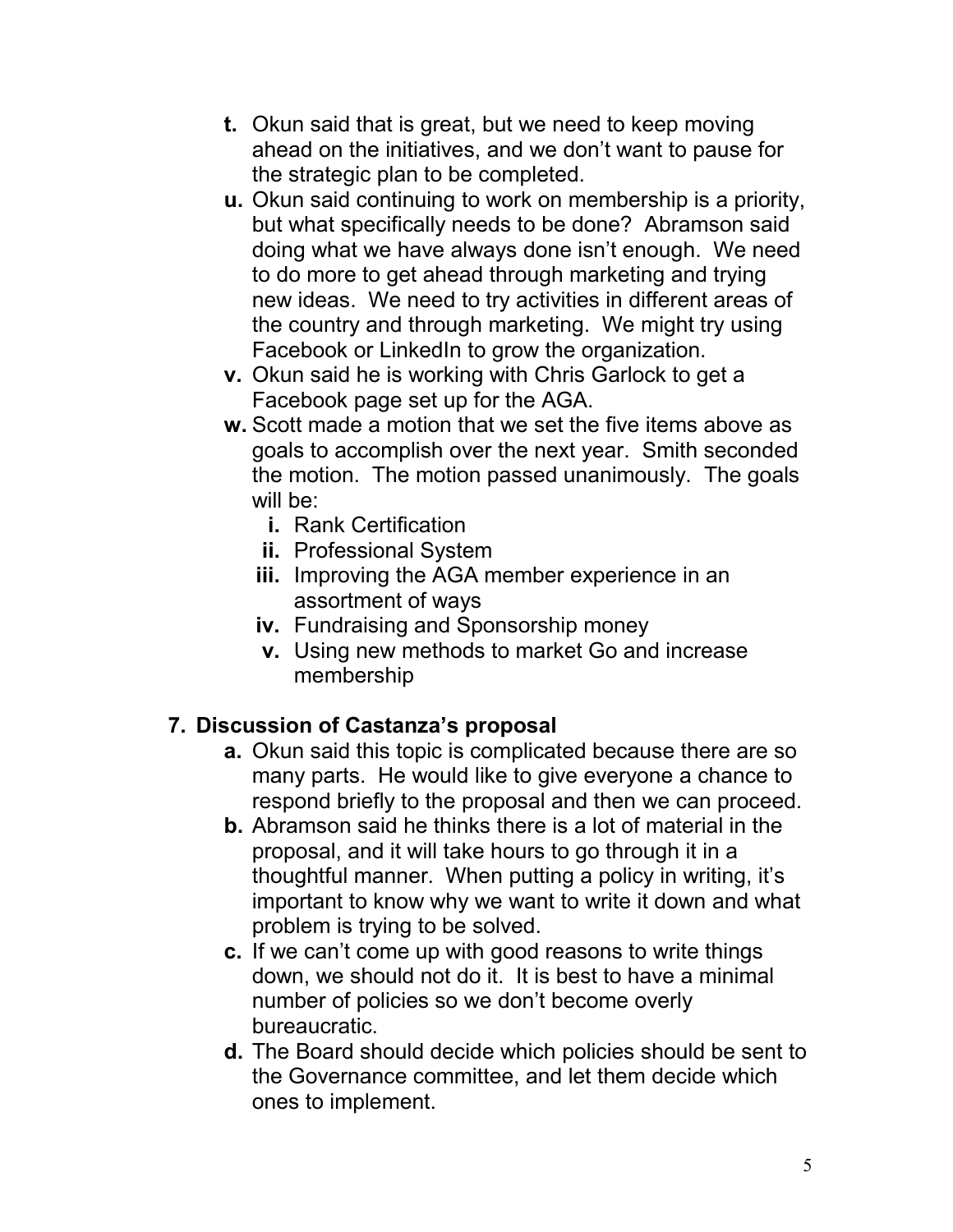- **e.** Castanza said the point of order is that he has proposed a number of policies. First there should be a motion to approve the suggestions. At that point discussion can start. The question can be divided into smaller sections or approved or rejected as a whole.
- **f.** Abramson said the motion should not be made before the policy committee has looked at it.
- **g. Robbins made a motion to send Castanza's proposal to the Policy and Governance committee for consideration and ask them to make suggestions. Castanza seconded the motion.**
- **h.** Robbins said he thinks the Policy and Governance committee is in disarray and may need to be organized.
- **i.** Abramson said there is a committee, but there is currently no leader.
- **j.** Robbins suggested approaching Keith Arnold and asking him to lead the committee again. Robbins offered that Keith was a very smart man, and a deep thinker, and felt that these qualifications made him a good candidate to lead the Governance Committee.
- **k.** Abramson said all of the members of the committee have a deep history with the AGA and are deep thinkers. The committee hasn't been active lately, but they need to be involved with this question.
- **l.** Okun asked if the Board wants to discuss Castanza's proposal or to divide it up before sending it to the committee.
- **m.** Robbins said he thinks we should send the whole thing to the committee.
- **n.** Okun said he is concerned that some of the items may conflict with the bylaws. Robbins said Keith Arnold had a part in writing the bylaws, so he would be sensitive to any conflicts.
- **o.** Castanza said the proposal is intended to supplement the bylaws and should not conflict in any way.
- **p.** Abramson said he thinks there may be some conflicts, but the committee should be able to sort those out.
- **q.** Okun asked if there's anything we want to pull out of the 20 some documents.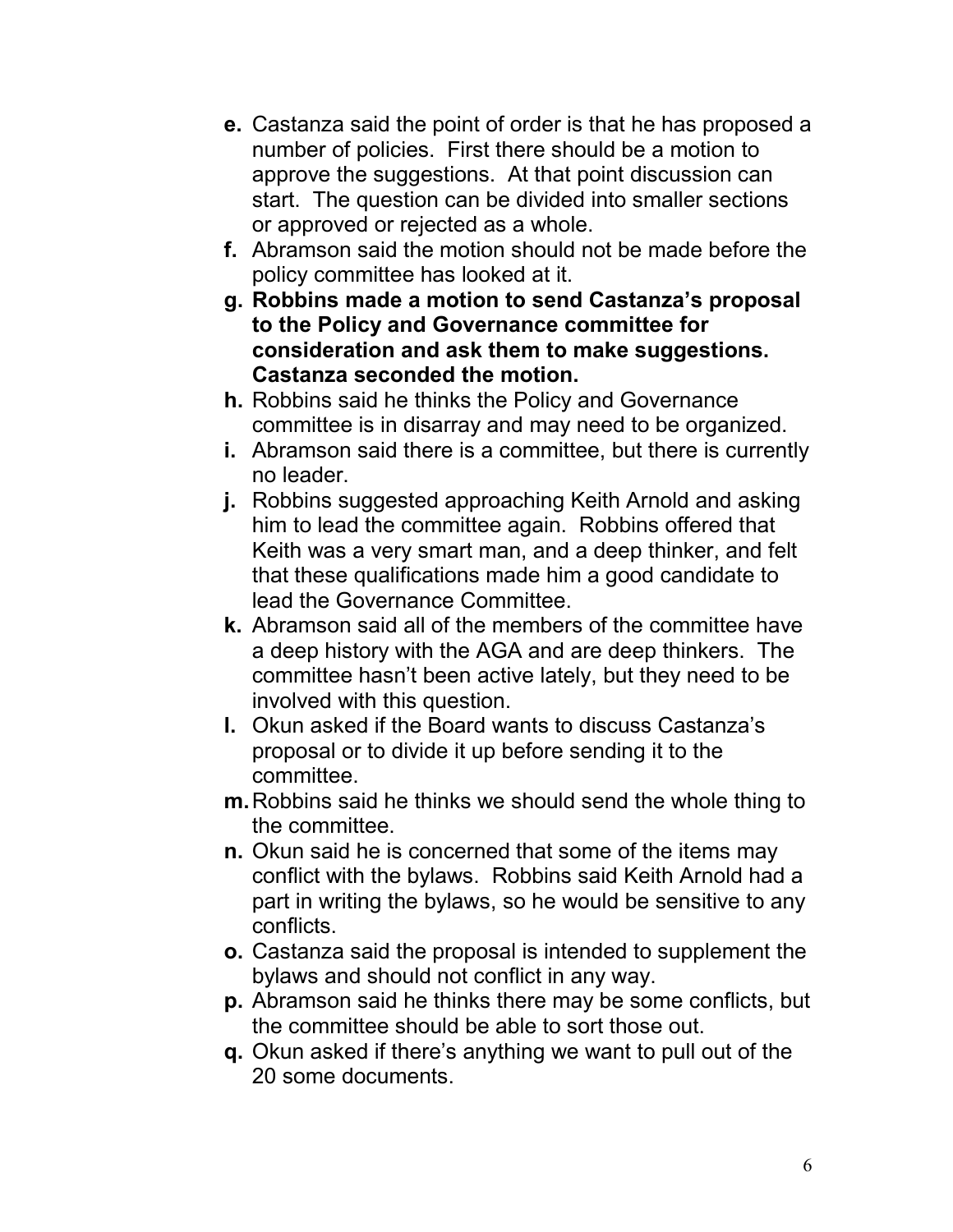- **r.** Smith thinks the strategic plan and priorities (BP1000) should be kept out, because they are more specific to the Board rather than to the organization.
- **s.** Okun said if we want to pull those out we need a friendly amendment or to rephrase the motion.
- **t. Castanza suggested a friendly amendment that we drop BP 1000 and BP1010 from the original motion.**
- **u. Robbins seconded the friendly amendment.**
- **v.** Okun said 1080 involved amending the bylaws, which we probably can't do. A change to the bylaws has to be done at an assembly.
- **w.** Abramson said that BP3000 and BP3300 both have language that implies the Board will get involved in monitoring expenditures and approving payments that will slow down operations.
- **x.** Castanza said he just means that the Board will monitor the payments, not approve each one separately.
- **y.** BP3300 says that the Board needs to approve expenditures of more than \$100, but Okun suggested changing the number to \$1000. Castanza stated that the \$100 figure was just a starting point to open up discussion. He said he's been in large organizations that allowed the CEO to make up to \$1million in expenditures without Board approval; on the other hand he's also been in organizations that only allowed \$10,000. Castanza stated that he's comfortable with \$1,000.
- **z. Smith proposed changing BP3300 and BP3110 to have \$1000 rather than \$100 be the cutoff for Board approval.**

## **aa. Scott seconded Smith's amendment.**

- **bb.** Abramson suggested modifying BP3300 so that the last sentence is removed. Robbins said the Committee will look at all of the documents and they can edit the documents and they are not likely to suggest we approve something that isn't a good idea.
- **cc.** Okun said BP4000 suggests that the Board needs to approve all volunteer staff appointments, but that will only slow down work and impede progress.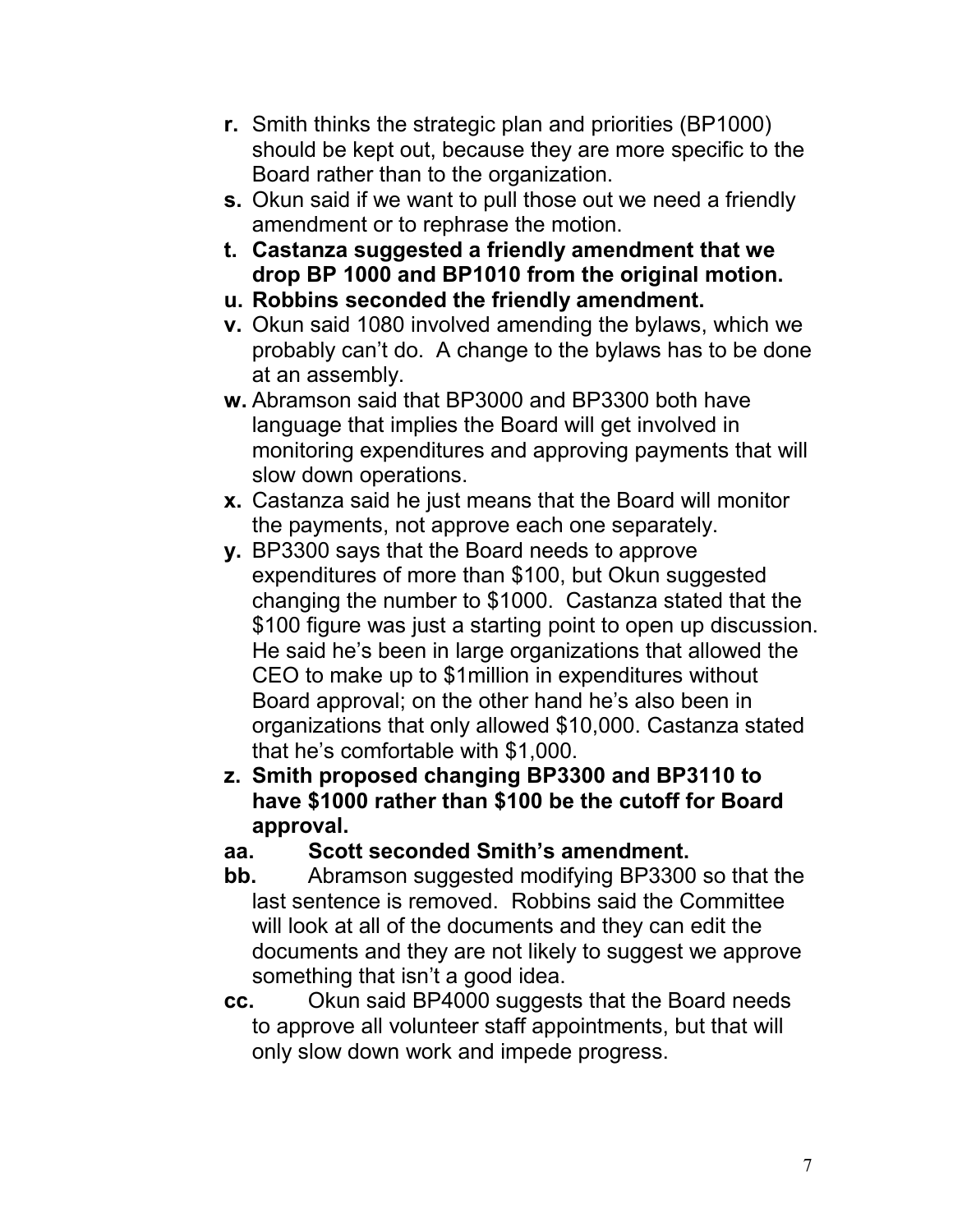- **dd.** Smith said he would change the word from approve to confirm, as a confirmation could be done after the fact without slowing the process of filling a volunteer position.
- **ee.** Abramson said the bylaws state that the president selects volunteers, so the change would conflict with the bylaws. He asked why Castanza would want the change.
- **ff.** Castanza said there have been cases in the past where not only Board members' families but also significant others and maybe domestic partners were paid by the AGA, which is a conflict of interest.
- **gg.** Okun said he doesn't want the Board to get involved in selecting volunteers like Roger Schrag and Josh Simmons that Garlock is using to upgrade the website.
- **hh.** Castanza said he didn't even know who was working on the webpage until this evening, and he thinks the Board should be informed of who is doing what.
- **ii.** Robbins said he doesn't want the Board to get involved in minutia; we should be focused on the big picture.
- **jj.** Okun said the Board shouldn't be involved in selecting volunteers, but he would like to know who is doing what.
- **kk.** Robbins said when the website is up and running, there will be a page for volunteers to be listed which we can look at any time.
- **ll.** Okun said he would like to reduce the work of the Governance committee. Robbins said if we can get Keith Arnold to lead the committee, he will be able to weed through the documents.
- **mm.** Okun asked if we want to change the review of the President to every year rather than every two years at the end of his/her term. Robbins said the president serves at the pleasure of the Board, and can be fired at any time for a good reason, so no changes need to be made. Castanza commented that this has been tried several times in the past, but has never worked. Without an established procedure, the review of the President's performance has always gotten bogged down in minutiae and partisan bickering leading to nothing being done and faulty practices continue.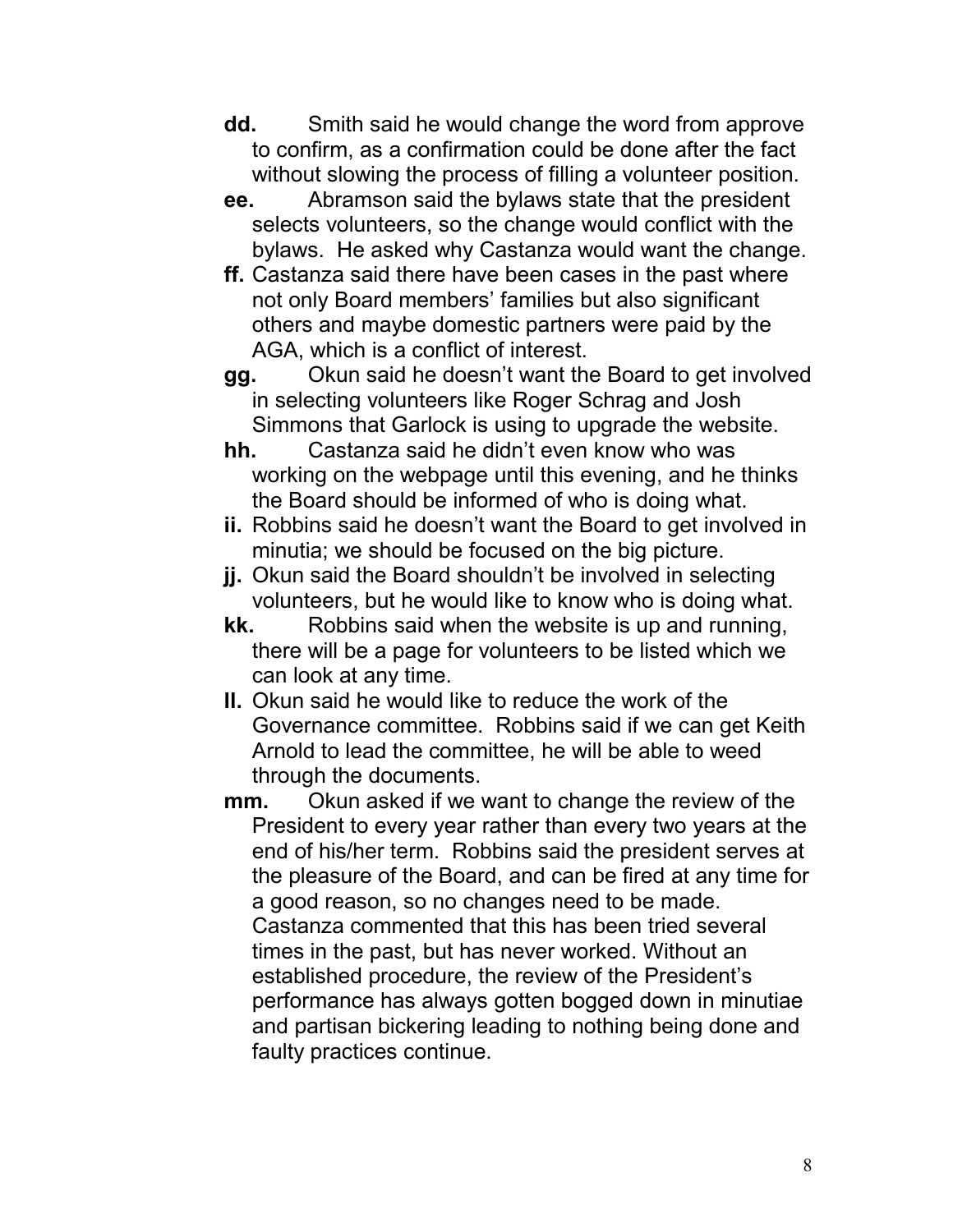- **nn.** Okun said we have a motion, a second, and a few amendments:
	- **i.** The motion: **Robbins made a motion to send Castanza's proposal to the Policy and Governance committee for consideration and ask them to make suggestions. Castanza seconded the motion.**
	- **ii. A friendly amendment: Castanza suggested a friendly amendment that we drop BP 1000 and BP1010 from the original motion. Robbins seconded the friendly amendment.**
	- **iii. Smith proposed changing BP3300 and BP3110 to have \$1000 rather than \$100 as the cutoff for Board approval. Scott seconded Smith's friendly amendment**
- **oo.** In the discussion of BP1060 Executive Sessions, Robbins suggested that the Board drop all of the restrictions on subjects the Board may discuss in executive session. Castanza responded that the reason for the enumerated stipulation on prior notification of a person who will be discussed in an Executive session is to avoid railroading somebody. Castanza further emphasized that he does not want to be part of an organization that follows the practices of a cabal, a star chamber, or a kangaroo court. Jie Li said transparency is very important and all volunteers deserve to be notified if they become the subject of Board discussions. Daniel Smith added that he was in agreement with the stipulations of the current Executive Session policy.
- **pp.** Okun asked are we ready to vote? Castanza called the question. **The motion was approved unanimously, and the proposals will be sent to the Governance committee.** Castanza asked Abramson if he would report to the Board every month on the progress of the Governance committee. Abramson assured the board that he fully intends to keep close tabs on the work of the committee and report to the Board every month in the President's Report.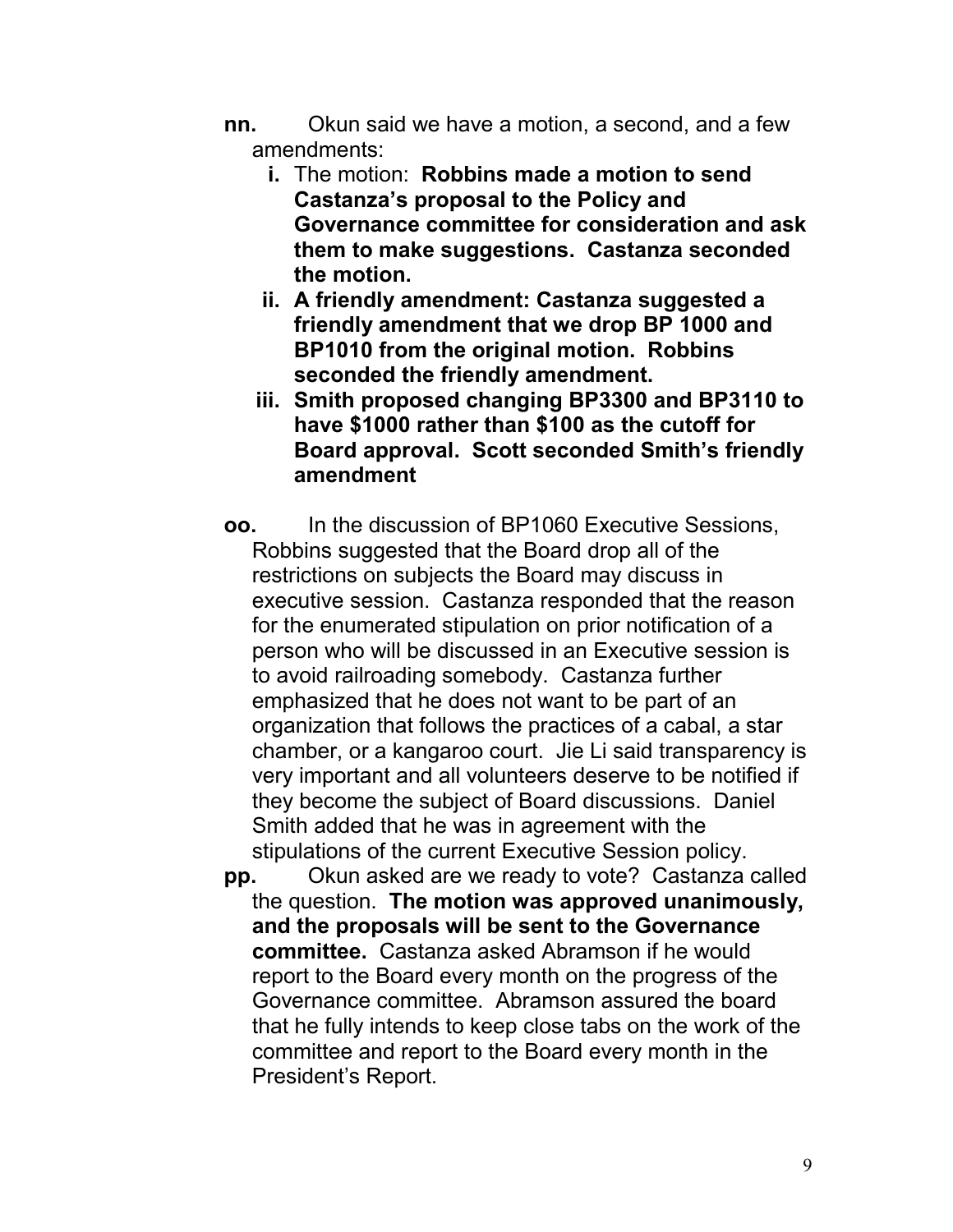### **8. Discussion of Executive Vice President Search**

- **a.** Scott said no significant actions have been taken yet to select a new EVP
- **b.** Okun said he will talk to the committee members about some ideas he has through e-mail later.

### **9. Discussion of Go Camps**

- **a.** Okun said we got a document from one of the camp counselors complaining about the management of last year's go camp.
- **b.** Scott said she spoke with both counselors to find out what changes they think should be made in future camps.
- **c.** Okun said we had already decided not to get financially involved with future camps. Do we want to end our connection entirely?
- **d.** Scott said she thinks that would be very sad. The children had a good time and it's a good way to promote go to children.
- **e.** Abramson said we decided not to support the camp financially, but we could be involved with selecting a leader and making sure that the camp is canceled if it doesn't have enough students signed up to break even by a certain date.
- **f.** Abramson said if we are lending our name to the camp, we need to have some say over who is the director and generally how it is supervised. We will help publicize the camp and approve the camp, but we will not be financially responsible.

## **10. New Business**

### **a. Korean Tournament**

- **i.** There was a communication breakdown so we did not send a representative to the Korean tournament last week. Since Fritz Balwit was already going as an official, it was decided that he will represent the AGA in the tournament.
- **ii.** There was a significant loss of face and a lot of embarrassment, but we have to go on and it will not happen again.
- **iii.** Jie Li asked if the player who was supposed to go knows he missed the opportunity. Okun said yes,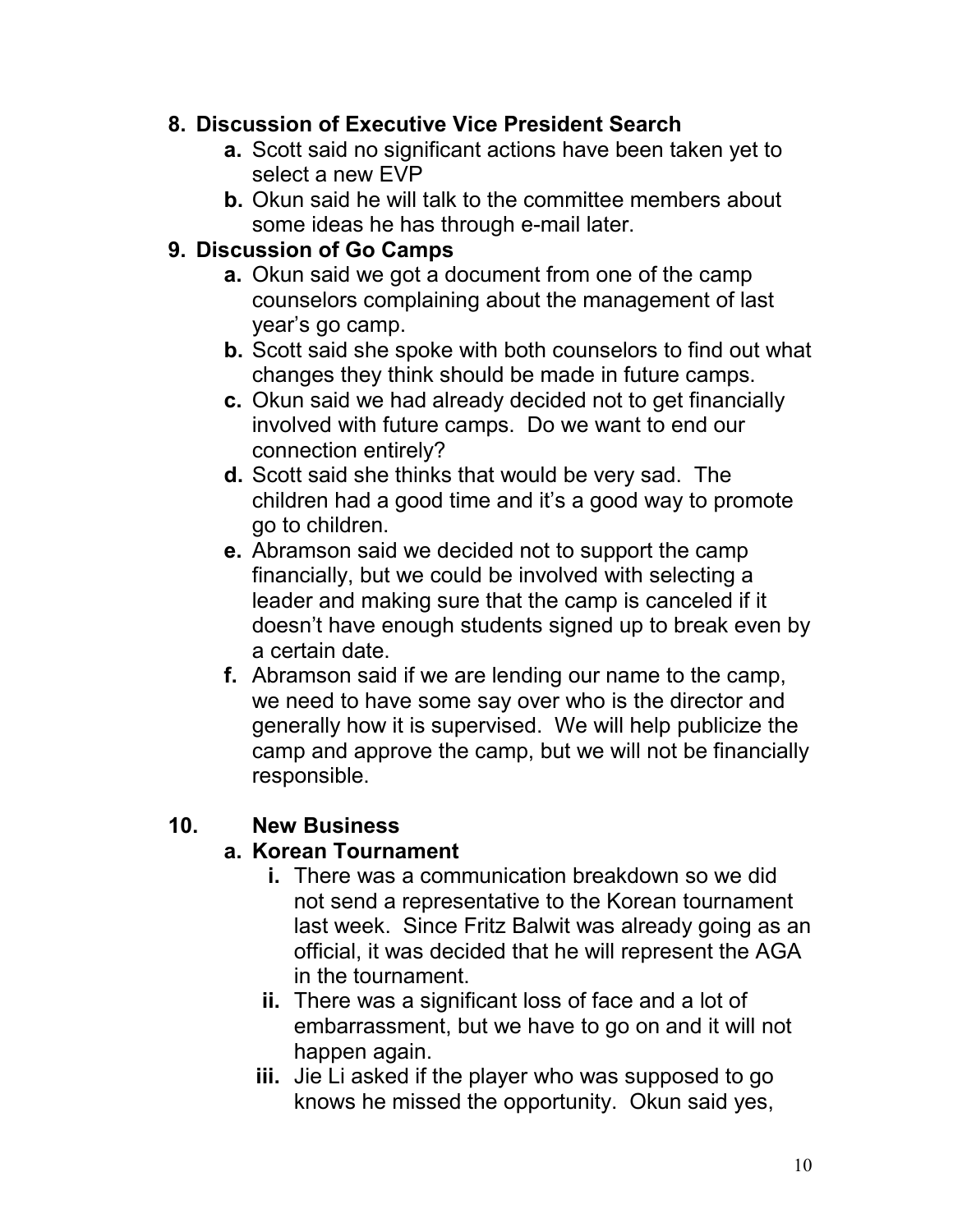and he is trying to come up with a way to compensate the player in some way for the lost opportunity.

**iv.** Jie Li added that earlier this year we had a player missing the Korean BC Cup due to a ticket with the wrong date, and the two consecutive misses may affect our standing in negotiation with other Associations. Abramson said that there will be multiple administrative checkpoints in the future.

### **b. Volunteer Coordinator Position Open**

**i.** Abramson said our volunteer coordinator has not been able to spend the time that is necessary, so he asked Abramson to select someone else to fill the spot.

### **c. Treasurer Transition Update**

**i.** Abramson said he has tried to contact the old treasurer to ask whether the form 990 has been filed or not. The new treasurer does not have the information he would need to file the form. Castanza added that Bridges had already told the Board that he had submitted an extension to file the 990. Abramson added that there were still some issues with obtaining all of the information needed to complete the filing of the 990.

## **11. Establish time and date of next meeting**

**a.** The next monthly Board conference call will be on November 27, 2011 at 8:00 EST.

### **12. Executive session**

- **a.** Castanza entered a motion to go into Executive Session to discuss the professional system proposal, or "Matters, the immediate knowledge of which would clearly have an adverse effect upon the finances of the AGA." Smith seconded the motion.
- **b.** The Board entered executive session at 10:12 EDT.
- **c.** Robbins moved and Scott seconded a motion to leave executive session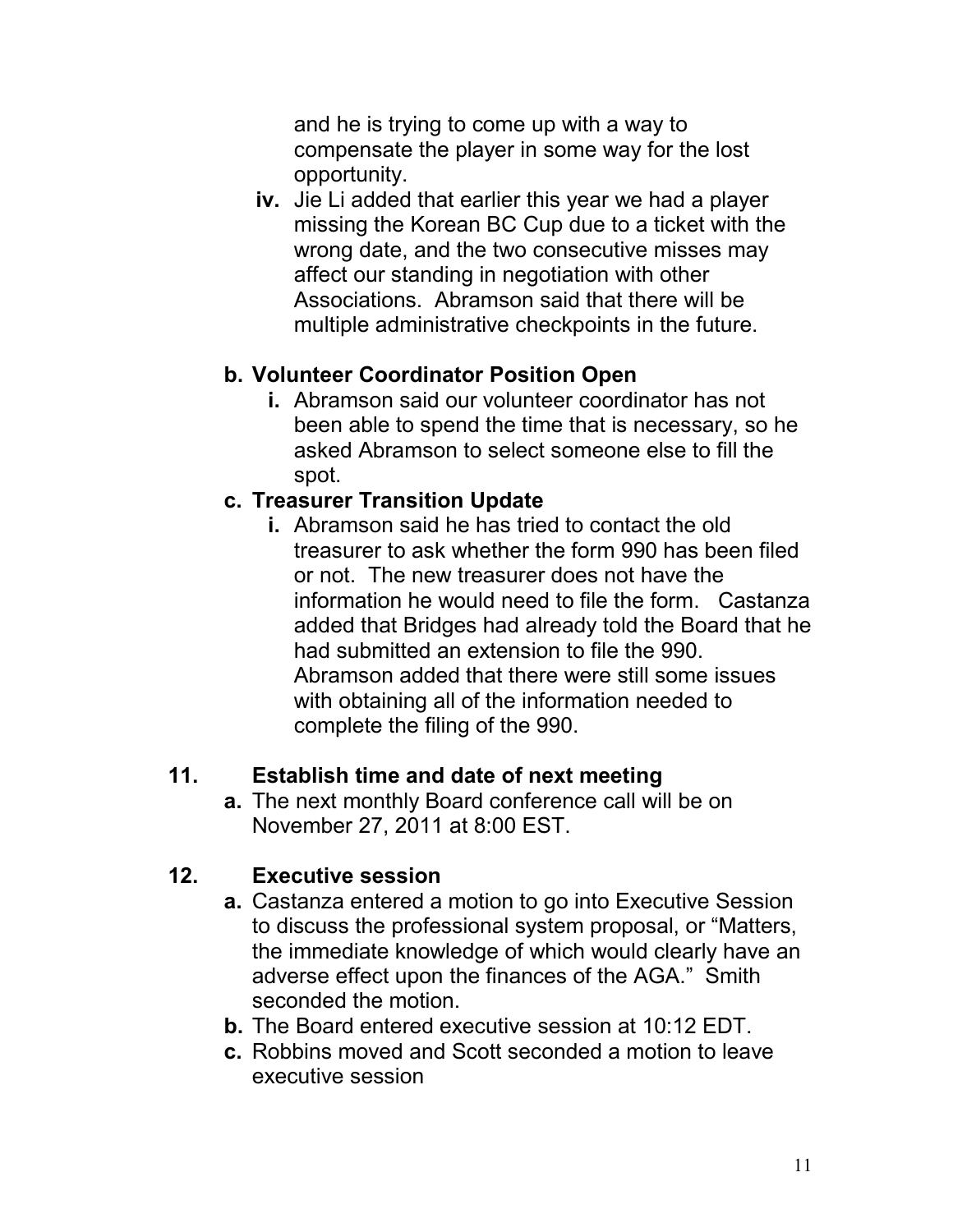# **13. Adjourn**

**a.** The meeting adjourned at 10:40 EDT

Minutes submitted by Pauline Pohl, AGA Secretary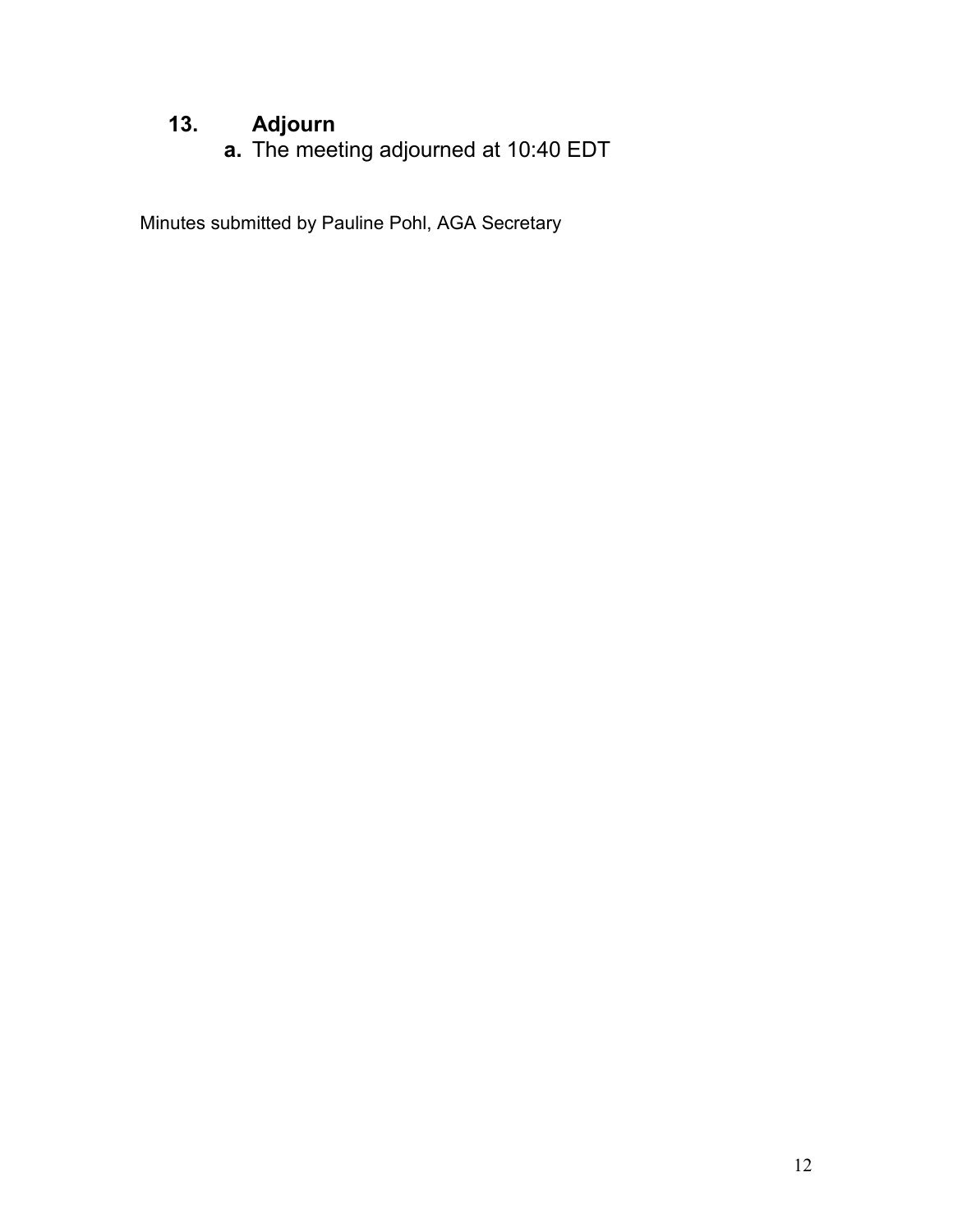Attachments: Below are copies of Board Policies that have been adopted along with the dates they were approved.

Board Policy BP 1060 American Go Association Adopted: 7/13/08 Page 1

#### **Executive Sessions**

Prior to entering an executive session, the Board first shall meet in open session. At this open meeting, the Board shall enter an executive session only after a majority of the Board votes to accept a motion to enter the executive session. The motion shall clearly and with specificity describe the subject of the proposed executive session without defeating the purpose of addressing the subject in private. Unless stated in the motion for executive session, or auxiliary to the main question, no other subject may be discussed in that executive session. The only subjects that the Board may discuss in executive session of the Board are:

**a) Matters, the immediate knowledge of which would clearly have an adverse effect upon the finances of the AGA, b) Subjects that tend to prejudice the reputation and character of any person, provided the person may request a public discussion,** 

**c) Matters which by policy or by-law are required to be confidential, or** 

**d) Matters involving consideration of government records that by law are not subject to public disclosure.**

The Board may not take action in an executive session, except to give direction to an attorney or an arbitrator regarding the handling of a specific legal matter or contract negotiations. All other actions of the Board must be made in an open meeting.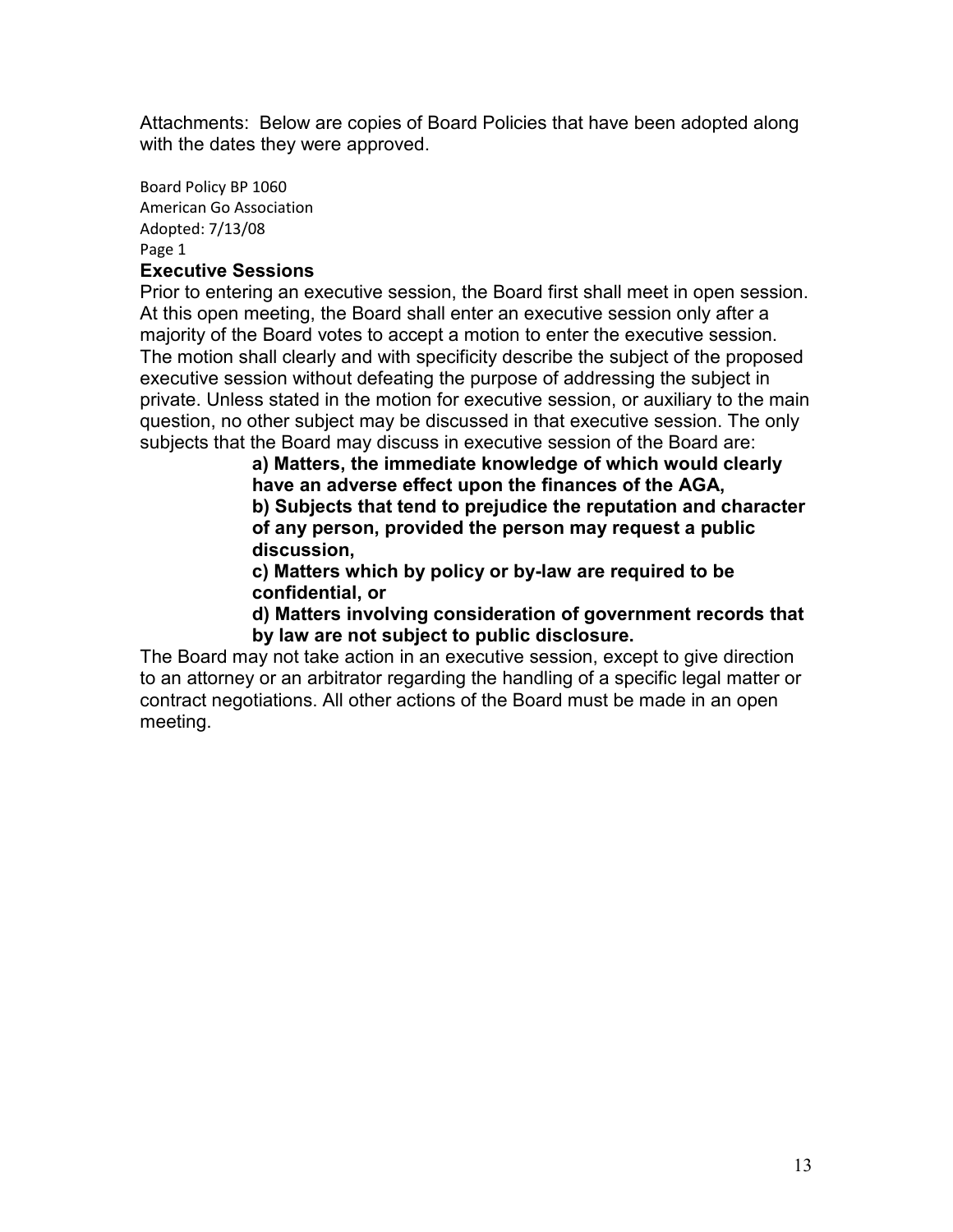Business and Operations BP 3000 AMERICAN GO ASSOCIATION Adopted: 10/23/11 Page 1

#### **Concept and Roles**

The AGA Board of Directors recognizes that money and money management comprise the foundational support of the entire AGA program. To make that support as effective as possible, the AGA Board of Directors intends to:

1. Encourage advance planning through the best possible budget procedures.

2. Explore practical sources of revenue.

3. Guide the expenditure of funds so as to derive the greatest possible programmatic returns.

4. Expect sound fiscal management from the President or his/her designee and his/her support staff.

#### **The AGA Board of Directors**:

1. Solicits membership input on programmatic needs and utilizes that information in making budget decisions.

2. Approves and adopts the annual budget and approves budget transfers.

3. Is accountable for all AGA funds.

4. Monitors all expenditures by receiving statements and payments.

5. Conducts an annual audit of AGA accounts and business procedures.

6. Advocates and secures membership support for additional financing when necessary.

#### **Role of President or Designee**

The President or designee:

1. Prepares the detailed annual budget and presents it to the Board for adoption.

2. Administers the budget and keeps expenditures within approved limits.

3. Enforces requisition and purchase policies and regulations

4. Establishes control/inventory systems to account for AGA funds, supplies and equipment in accordance with Board policy.

5. Makes all financial reports required by law or Board policy and prepares reports for public release.

6. Analyzes the AGA's financial condition and presents the Board with proposals for meeting financial needs.

7. Provides for the annual audit of AGA accounts and business procedures.

#### **Working Relationships of the AGA Board of Directors and the President or Designee**

The President or designee shall recommend financial plans to the AGA Board of Directors in accordance with the AGA's goals and objectives, whenever AGA programs may be endangered by a lack of funds or when the continuation of district programs may result in an over-expenditure of AGA funds.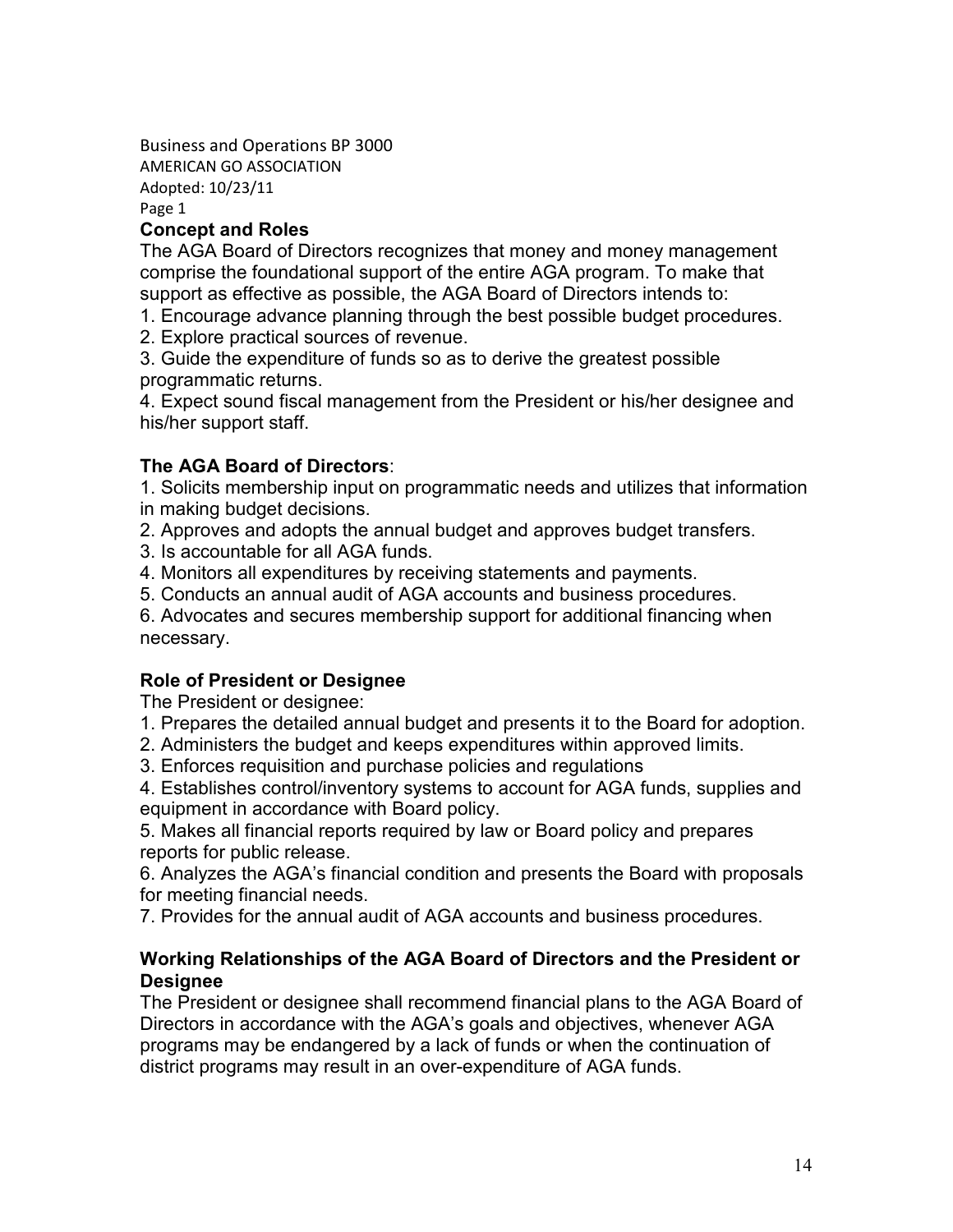Business and Operations BP 3000 AMERICAN GO ASSOCIATION Adopted: 10/23/11 Page 2

The AGA Board of Directors desires complete information from the President or designee on all matters

relating to the AGA's financial operations. The AGA Board of Directors shall closely scrutinize all AGA financial

operations so that it may full discharge its legal responsibilities with regard to the organization's finance.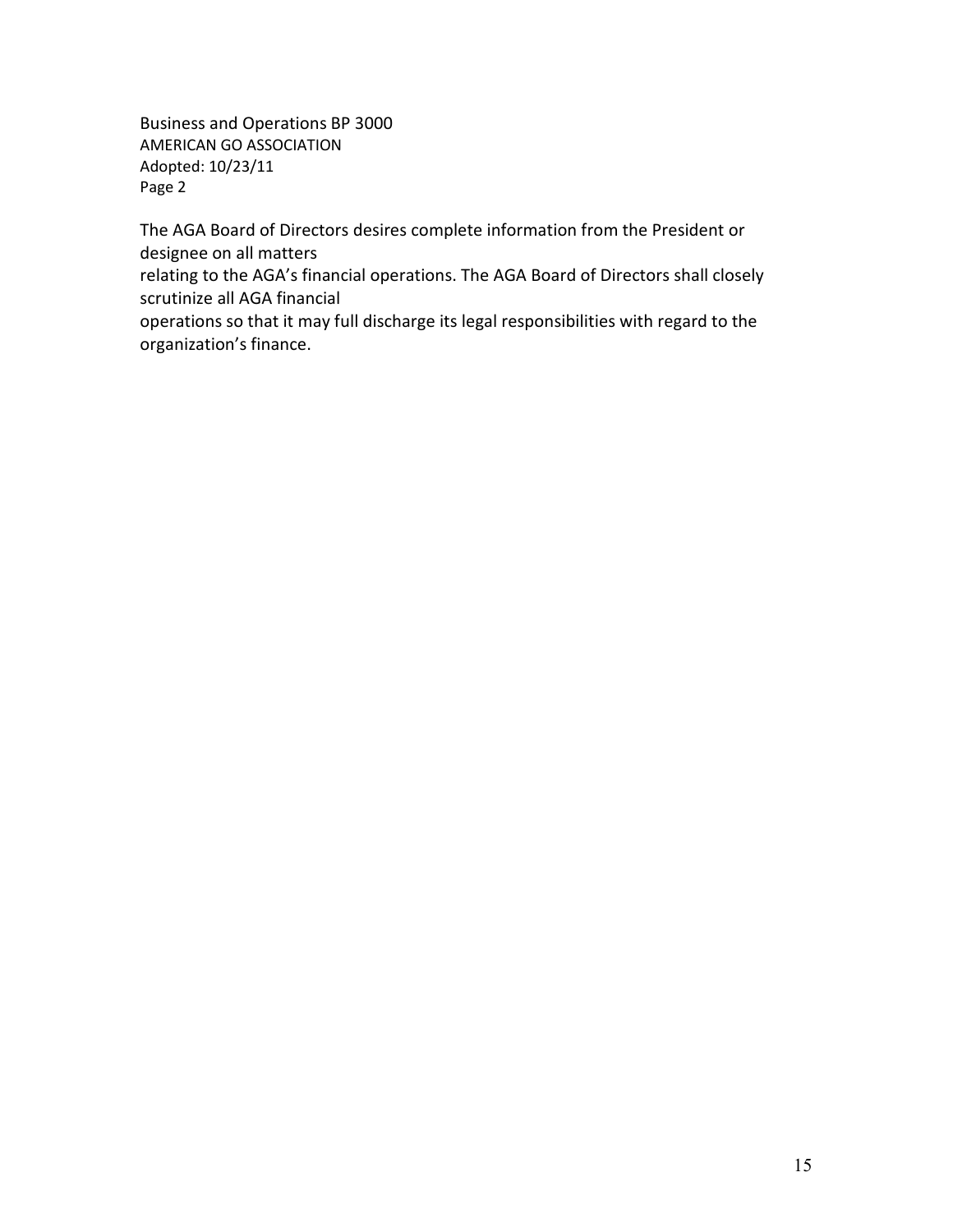Business and Operations BP 3110 AMERICAN GO ASSOCIATION

Adopted: 10/23/11

Page 1

#### **Transfer of Funds**

The AGA Board of Directors recognizes that the transfer of funds between budget categories may be

necessary in order to ensure that the AGA maintains a balanced budget. The President or designee

may authorize budget transfers under \$1000.00. The President or designee shall report to the AGA

Board of Directors all transfers and are subject to AGA Board of Directors approval.